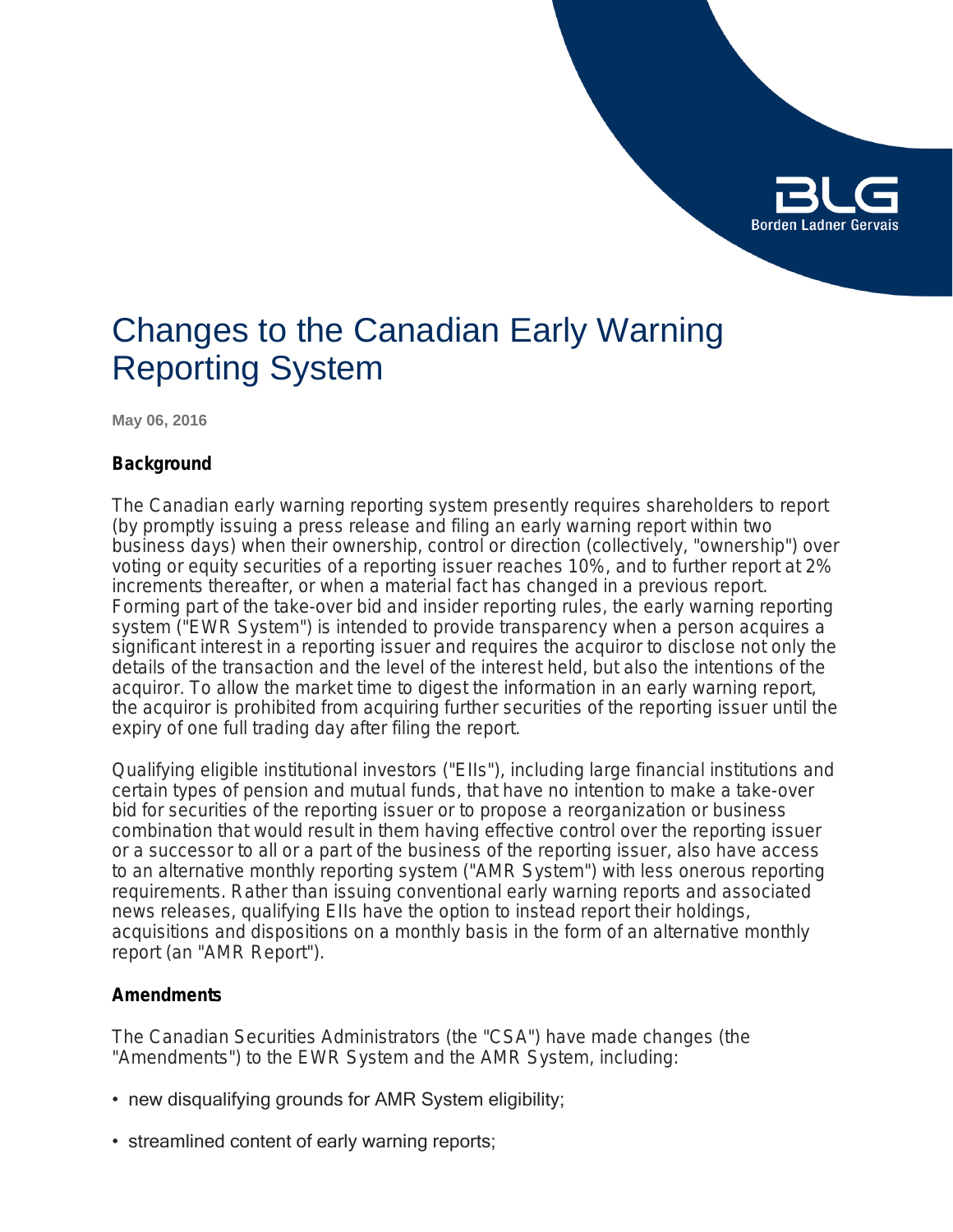- a new requirement to report ownership falling below the 10% threshold; and
- guidance in the treatment of derivatives in respect of EWR System thresholds.

The CSA posits that the purpose of the Amendments is to make certain clarifications as well as to enhance and refine early warning reporting.

# **Summary of Changes**

- The EWR System now requires reporting of decreases in ownership of 2% or greater and of a change in ownership going below 10%.
- **Enhanced EWR System disclosure includes:** 
	- o a requirement for more detailed information regarding the intentions of the acquiror and the purpose of the transaction;
	- o new forms for early warning report disclosure;
	- o a requirement for the filer to sign and certify the early warning report;
	- o clarification of the information required in a news release filed in connection with an early warning report; and
	- o clarification of the timeline to issue and file an early warning report and associated news release.
- Clarification that securities lent or borrowed under "securities lending arrangements", in which securities are temporarily transferred from one party to another in exchange for a fee, may be subject to early warning reporting, but with exemptions for:
	- o lenders in securities lending arrangements who retain control over voting of the securities being transferred; and
	- o borrowers in securities lending arrangements involved in short selling such securities and who do not intend to and do not vote the securities.
- Added guidance that certain derivative arrangements may be subject to inclusion for early warning and take-over bid purposes, namely when a counterparty holding the reference security would vote them in accordance with the wishes of the first party or when the first party has the ability, formally or informally, to obtain the reference security.
- The addition of a further ground of disqualification of Ells from the AMR System and additional disclosure requirements in AMR Reports.

# **Disclosure of Decrease in Ownership**

The current EWR System requires the acquisition of 10% ownership or greater of a class of voting or equity securities of a reporting issuer before requiring the filing of an early warning report and news release. Similar reporting obligations exist for each 2% increase in ownership after the initial report.

Pursuant to the Amendments, dispositions of securities will trigger similar reporting requirements when there is a decrease of beneficial ownership below 10% of a class of voting or equity securities, and for each disposition resulting in a decrease of 2% or more until the 10% threshold is crossed.

EIIs using the AMR System are unaffected by this change. The requirement to report a decrease in securities held by such EIIs remains the same (i.e. when ownership falls below 2.5% multiples above 10%).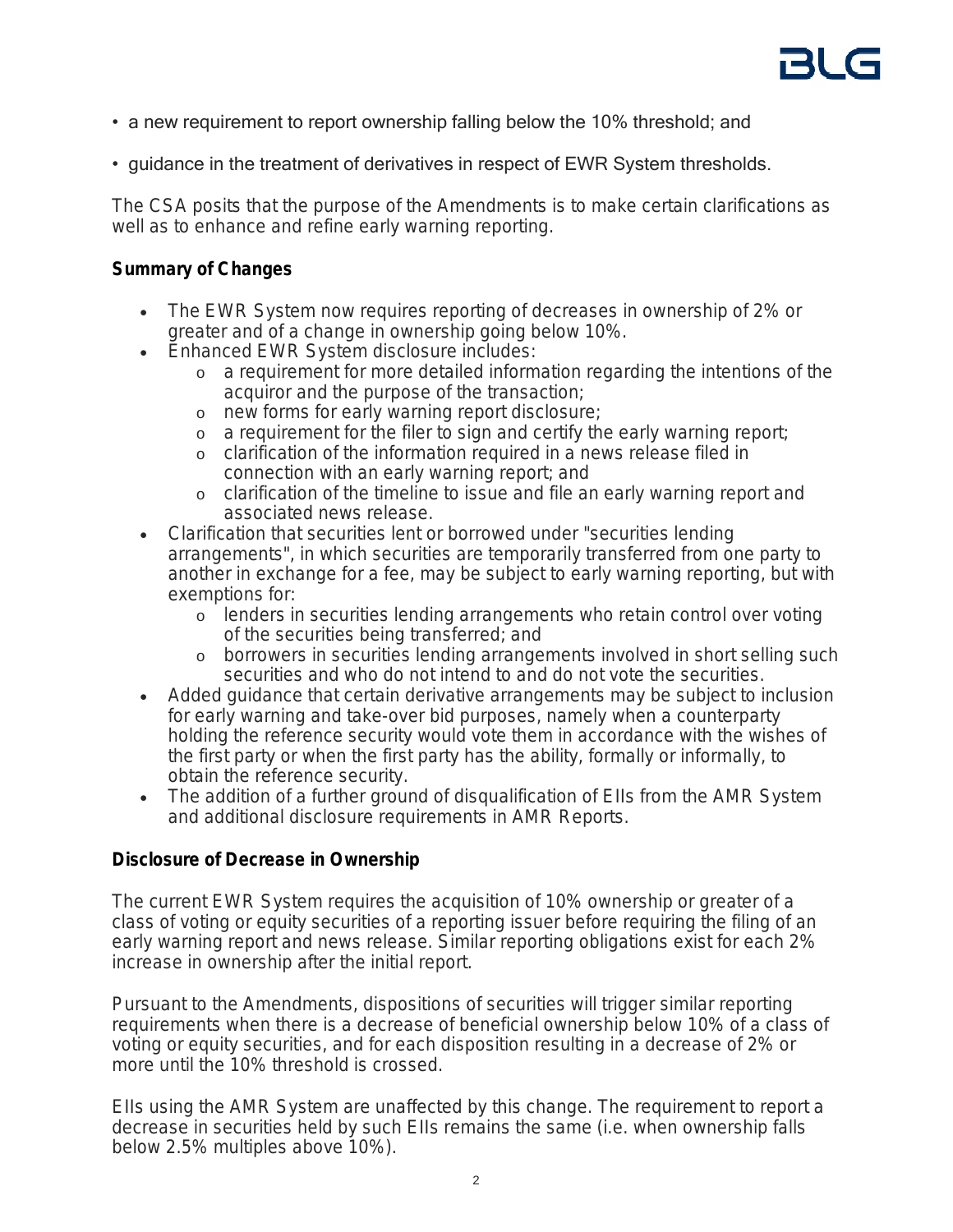#### **Enhanced Content and Clarified Timing of Early Warning Reports and News Release**

Early warning reports will continue to be required within two business days following an applicable disposition or acquisition, but must now include: (i) greater disclosure in respect of the security holder's intention to acquire further securities of the issuer; and (ii) details concerning any agreements which may be in place for the voting rights or subsequent transfer of the securities.

As part of the Amendments, appendixes E, F and G of National Instrument 62-103 — *The Early Warning System and Related Take-Over Bid and Insider Reporting Issues*) will be replaced with three new forms: F1 for conventional filings; F2 for Ells switching from monthly reporting to regular reporting; and F3 for use by EIIs using the AMR System. Each new form specifies the content required when making early warning or alternative monthly disclosure. The new forms serve a similar purpose as the old forms, but add additional disclosure requirements and a requirement for the filer to certify the disclosure.

The Amendments increase disclosure for the securities covered by the report being filed in the following manner:

- whether the transaction or occurrence giving rise to the early warning report is a securities lending arrangement;
- securities lending arrangements in effect at the time an early warning report is required, even if such securities lending agreements do not trigger a reporting requirement;
- interest in a "related financial instrument" (as defined in National Instrument 55- 104 — Insider Reporting Requirements and Exemptions ) such as puts, calls, derivatives or other instruments that alter the economic interest of or economic exposure to the reporting issuer;
- agreements that have the effect of altering the filer's economic interest in the securities; and
- additional detailed disclosure about the purpose of a party's acquisition or disposition of the securities.

News releases required by the EWR System must now be issued no later than the open of trading on the business day following the applicable disposition or acquisition and may incorporate by reference information included in the early warning report filed by the securityholder.

# **Clarification that Securities Lent or Borrowed may be subject to the Early Warning System**

Securities that are temporarily transferred between parties as part of a securities lending arrangement are subject to early warning requirements and may be disclosable if the transfer triggers the early warning reporting threshold or exceeds the 2% incremental threshold. The Amendments introduce an exemption to this requirement for lenders engaging in "specified securities lending arrangements" whereby, among other things, the lender retains an unrestricted ability to recall such securities prior to the record date set for a shareholders meeting, or require the borrower to vote at the direction of the lender.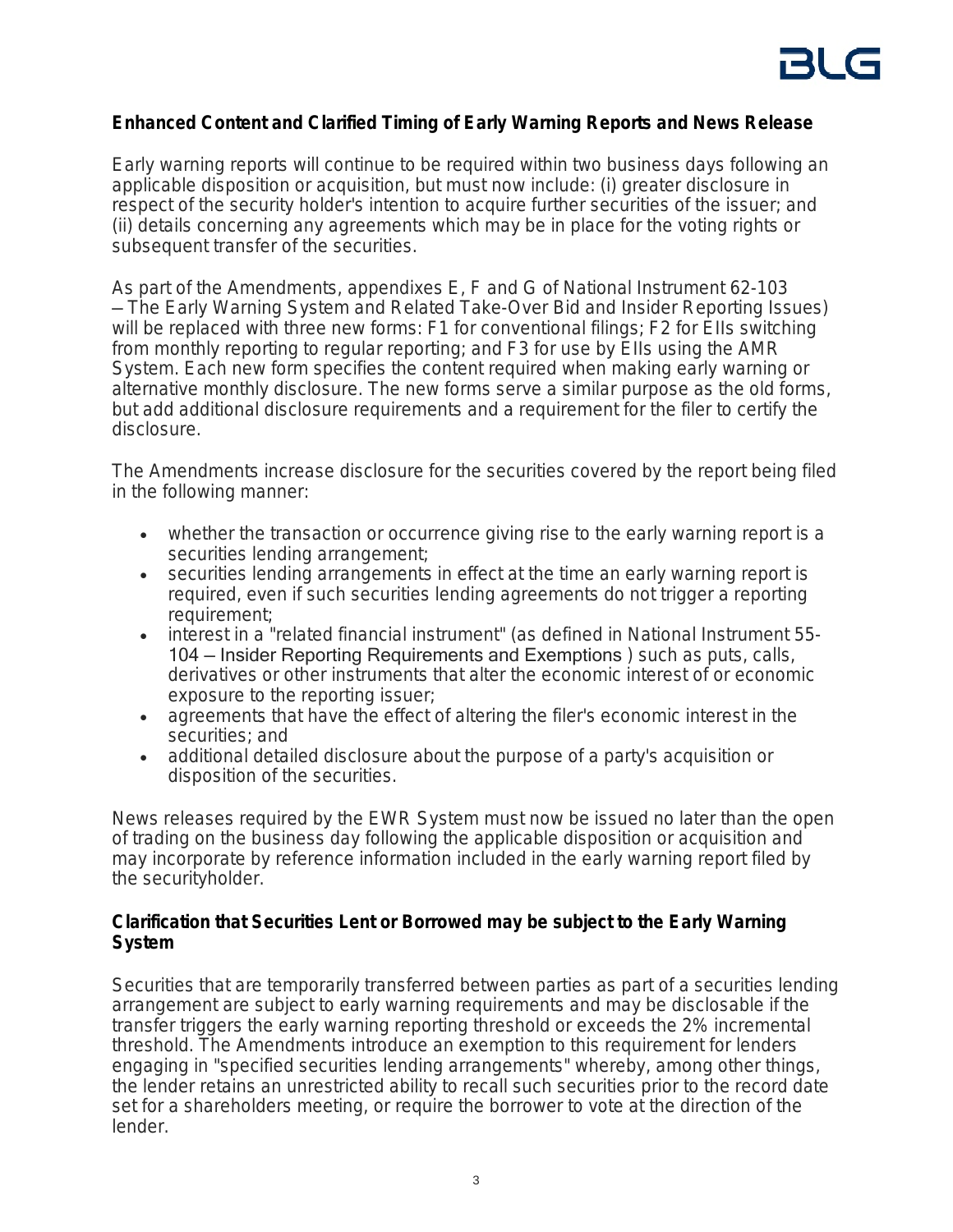

Borrowers party to securities lending arrangements involved in short-selling are also now exempt from the EWR System where the borrowed securities are disposed of within three business days of being acquired, the borrower will return the securities at a later date and where the borrower does not intend to vote and does not vote the securities.

# **Disqualification from the Alternative Monthly Reporting System**

Consistent with the policy basis that an EII who is not acting as a passive investor should be required to report under the conventional early warning reporting regime, the Amendments disqualify EIIs from using the AMR System if such person solicits proxies to contest the election of a director nominee, or a reorganization, amalgamation, merger, arrangement or similar corporate action.

# **Additional Disclosure Requirements for Alternative Monthly Reports**

Similar to the Amendments to early warning reports, disclosure in an AMR Report will need to include the material terms of:

- any securities lending arrangement the EII or any joint actor is party to;
- any interest the EII or joint actor has in related financial instruments; and
- any other agreement or arrangement that the EII or joint actor is a party to that has the effect of altering, directly or indirectly, the EII's economic exposure to the security of the class to which the report relates.

The purpose of the transaction and any plans or future intentions of the EII that would result in a number of enumerated transactions or changes that are specified in Item 4 of Form 62-103F3 such as changes in the capitalization, business, charter documents or board of directors of a reporting issuer will also need to be disclosed.

# **Application of Early Warning System to Derivatives**

While the Amendments do not modify the rules respecting the application of the EWR System with respect to derivatives, new guidance has been added to National Policy 62- 203 — *Take-Over Bids and Issuer Bids* to clarify when derivatives may be excluded from the determination of whether an early warning threshold has been triggered. Generally, if a party holding the derivative may obtain a voting or equity security, or otherwise direct the voting of that security, such party is deemed to have ownership, and under such circumstances derivatives would be included in determining whether an early warning threshold has been triggered. Cash-settled derivatives and physically-settled derivatives, whereby the holder will not be entitled to acquire equity securities within 60 days, will generally not be included when determining if the early warning thresholds have been triggered.

# **Effectiveness of the Amendments**

The Amendments are to come into force concurrently with the changes to the take-over bid regime on May 9, 2016, as [we reported in our previous bulletin](https://blg.com/en/News-And-Publications/Pages/Publication_4436.aspx).

To discuss any aspect of the Amendments, please contact the authors.